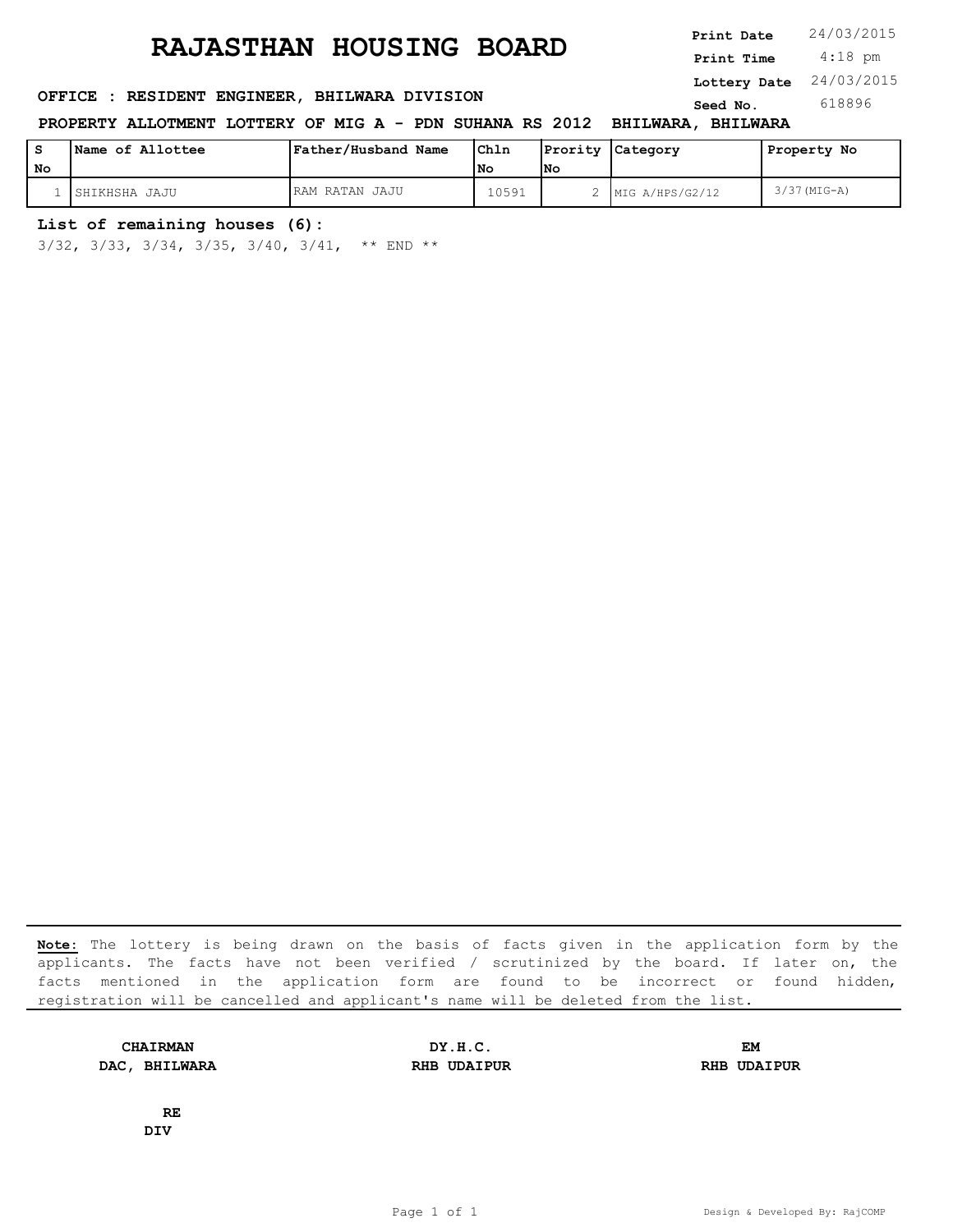4:19 pm **Print Date**  $24/03/2015$ **Print Time Lottery Date** 24/03/2015

## **SEED OFFICE : RESIDENT ENGINEER, BHILWARA DIVISION Seed No.** 419434

**PROPERTY ALLOTMENT LOTTERY OF LIG - PDN SUHANA RS 2014 BHILWARA, BHILWARA**

| S<br>No        | Name of Allottee       | Father/Husband Name                | Chln<br>l No | No.           | Prority Category | Property No   |
|----------------|------------------------|------------------------------------|--------------|---------------|------------------|---------------|
| $\mathbf{1}$   | SONU                   | <b>LEELARAM</b>                    | 846          | $\mathbf{1}$  | LIG/HPS/G1/14    | $2/45$ (LIG)  |
| $\mathfrak{D}$ | JITENDRA MUTREJA       | VED PRAKASH MUTREJA                | 875          |               | LIG/HPS/G1/14    | $2/93$ (LIG)  |
| 3              | PRAMOD CHIPA           | OM PRAKASH CHIPA                   | 889          | 3             | LIG/HPS/G1/14    | $2/92$ (LIG)  |
| 4              | SHIV KUMAR SODANI      | .<br>KANHAIYA LAL JI               | 54           | 4             | LIG/HPS/G1/14    | $1/245$ (LIG) |
| 5              | AASHISH GARG           | RATAN LAL GARG                     | 216          | 6             | LIG/HPS/G1/14    | $2/102$ (LIG) |
| 6              | RESHI SHARMA           | KAILASH CHANDRA SHARMA             | 984          | 7             | LIG/HPS/G1/14    | $1/252$ (LIG) |
| 7              | ANIL KUMAR             | BHAGWAN DAS                        | 836          | 8             | LIG/HPS/G1/14    | $2/110$ (LIG) |
| 8              | SHIV PAL SINGH RATHOR  | .<br>RATAN SINGH RATHORE<br>.      | 961          |               | LIG/HPS/G1/14    | $2/96$ (LIG)  |
| 9              | GAGAN DEEP             | DEVENDRA KUMAR                     | 273          | 11            | LIG/HPS/G1/14    | $1/244$ (LIG) |
| 10             | VIJENDRA SINGH RANAWAT | RAGHUNATH SINGH RANAWAT            | 1076         | 15            | LIG/HPS/G1/14    | $1/251$ (LIG) |
| 11             | SHIV PRAKASH VYAS<br>. | DEENANATH VYAS<br>.                | 60026        | 16            | LIG/HPS/G1/14    | $1/233$ (LIG) |
| 12             | DINESH KUMAR KHATI     | CHHITAR LAL KHATI                  | 112          | 18            | LIG/HPS/G1/14    | $1/253$ (LIG) |
| 13             | VISHNU MAHESH SHARMA   | KAILASH CHANDRA SHARMA             | 988          | 19            | LIG/HPS/G1/14    | $2/114$ (LIG) |
| 14             | VIRENDRA KUMAR         | MADAN GOPAL                        | 770          | 22            | LIG/HPS/G1/14    | $1/234$ (LIG) |
| 15             | SEETA DEVI TIWARI      | LATE BANSHI LAL TIWARI             | 538          | $\mathbf{1}$  | LIG/ORS/G1/14    | $2/74$ (LIG)  |
| 16             | SANGITA SHARMA<br>.    | NARENDRA PRASAD SHARMA             | 60011        | 1.            | LIG/HPS/G1/14    | $2/64$ (LIG)  |
| 17             | ROSHAN LAL JAT         | SOHAN LAL JAT                      | 176          | $\mathcal{L}$ | LIG/HPS/G1/14    | $2/58$ (LIG)  |
| 18             | RANJEET SINGH BADWA    | SAMUNDRA SINGH                     | 503          | 3             | LIG/HPS/G1/14    | $2/111$ (LIG) |
| 19             | BHAGWAT PRASAD GUPTA   | JAYKARAN GUPTA                     | 900          | 4             | LIG/HPS/G1/14    | $1/230$ (LIG) |
| 20             | RANU LOHIYA            | PRAKASH CHANDRA LOHIYA<br><u>.</u> | 757          | 5             | LIG/HPS/G1/14    | $2/91$ (LIG)  |
| 21             | RAM SINGH RATHORE      | GIRWAR SINGH RATHORE               | 241          | 6             | LIG/HPS/G1/14    | $1/247$ (LIG) |
| 22             | VIJAY KUMAAR SONI      | INDRA MAL SONI                     | 116          | 8             | LIG/HPS/G1/14    | $2/68$ (LIG)  |
| 23             | ANNPURNA SHARMA        | BHAGWAN VISHNU SHARMA<br>.         | 1167         | 9             | LIG/HPS/G1/14    | $2/65$ (LIG)  |
| 2.4            | OM PRAKASH SEN         | RAMESHWAR LAL SEN                  | 645          | 10            | LIG/HPS/G1/14    | $2/85$ (LIG)  |
| 25             | ASHMA KHANAM           | ABDUL SATTAR KHAN<br>.             | 315          | 11            | LIG/HPS/G1/14    | $2/90$ (LIG)  |
| 26             | PUSHPENDRA SINGH       | SHANKAR SINGH                      | 731          | 2             | LIG/ORS/G2/14    | $2/49$ (LIG)  |

**Note:** The lottery is being drawn on the basis of facts given in the application form by the applicants. The facts have not been verified / scrutinized by the board. If later on, the facts mentioned in the application form are found to be incorrect or found hidden, registration will be cancelled and applicant's name will be deleted from the list.

**CHAIRMAN DY.H.C. EM DAC, UDAIPUR UDAIPUR CIRCLE UDAIPUR CIRCLE**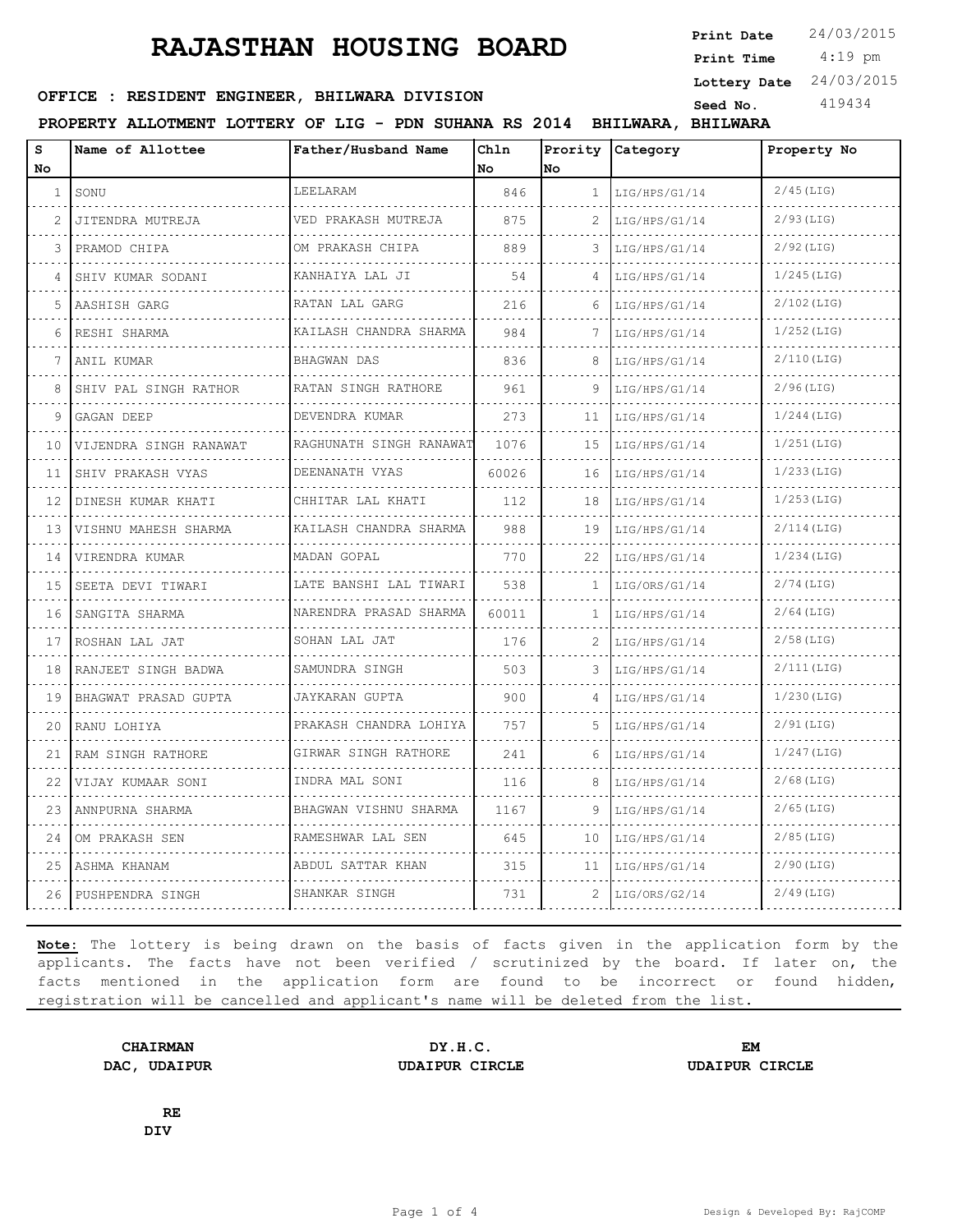4:19 pm **Print Date**  $24/03/2015$ **Print Time Lottery Date** 24/03/2015

## **SEED OFFICE : RESIDENT ENGINEER, BHILWARA DIVISION Seed No.** 419434

**PROPERTY ALLOTMENT LOTTERY OF LIG - PDN SUHANA RS 2014 BHILWARA, BHILWARA**

| s<br>No | Name of Allottee          | Father/Husband Name        | Chln<br>No | No | Prority Category | Property No   |
|---------|---------------------------|----------------------------|------------|----|------------------|---------------|
| 27      | RAMCHANDRA JOSHI          | KASHIRAM JOSHI             | 60028      | 3  | LIG/ORS/G2/14    | $2/52$ (LIG)  |
| 28      | RAJ KANWAR                | BHAIRU SINGH RAO           | 520        | 7  | LIG/ORS/G2/14    | $1/241$ (LIG) |
| 29      | PRADEEP KUMAR DAROGA      | GAJENDRA KUMAR DAROGA      | 23         | 8  | LIG/ORS/G2/14    | $2/53$ (LIG)  |
| 30      | SURENDRA SINGH            | .<br>RAMESH SINGH          | 90030      | 10 | LIG/ORS/G2/14    | $2/73$ (LIG)  |
| 31      | MHO. AARIF                | .<br>MOH. RAFIO            | 610        | 11 | LIG/ORS/G2/14    | $1/256$ (LIG) |
| 32      | ASHA DEVI                 | RAMCHANDRA JOSHI<br>.      | 60029      | 12 | LIG/ORS/G2/14    | $1/239$ (LIG) |
| 33      | PRABHU DAYAL SHARMA       | SUWA LAL SHARMA            | 526        | 13 | LIG/ORS/G2/14    | $1/229$ (LIG) |
| 34      | SONU KUMAR SHARMA         | GYANESHWAR SHUKL           | 290        | 14 | LIG/ORS/G2/14    | $2/61$ (LIG)  |
| 35      | MHO. SADHIK PATHAN        | GULAM MOH. PATHAN<br>.     | 612        | 16 | LIG/ORS/G2/14    | $2/51$ (LIG)  |
| 36      | RENU AACHARYA             | DILIP AACHARYA<br>.        | 966        | 18 | LIG/ORS/G2/14    | $2/69$ (LIG)  |
| 37      | BANWARI LAL SHARMA        | NATHU LAL SHARMA           | 841        | 1  | LIG/HPS/G2/14    | $1/237$ (LIG) |
| 38      | HITESH SHARMA             | HANUMAN PRASAD SHARMA<br>. | 60002      | 2  | LIG/HPS/G2/14    | $2/48$ (LIG)  |
| 39      | SARAFRAJ SEKH             | KAMARRUDEEN SEKH<br>.      | 494        | 4  | LIG/HPS/G2/14    | $1/258$ (LIG) |
| 40      | DINESH KUMAR PAMECHA      | GYAN SINGH PAMECHA         | 400        | 5  | LIG/HPS/G2/14    | $1/232$ (LIG) |
| 41      | KISHAN LAL PRAJAPAT<br>.  | JETH MAL PRAJATAP          | 717        | 6  | LIG/HPS/G2/14    | $2/103$ (LIG) |
| 42      | MOHAMMED RAFIK ANSARI     | MOHAMMED HANIF ANSARI<br>. | 734        | 8  | LIG/HPS/G2/14    | $2/44$ (LIG)  |
| 43      | DEEPAK KUMAR AGRAWAL      | BAJRANG LAL AGRAWAL<br>.   | 352        |    | LIG/HPS/G2/14    | $2/47$ (LIG)  |
| 44      | BHAWANA SHARMA            | VINOD KUMAR SHARMA         | 749        | 10 | LIG/HPS/G2/14    | $1/240$ (LIG) |
| 45      | DHARMPAL SINGH KRISHNAWAT | LATE SHAMBHU SINGH KRIS    | 1103       | 12 | LIG/HPS/G2/14    | $2/54$ (LIG)  |
| 46      | JAMNA LAL GADRI           | BARDA LAL GADRI            | 1251       | 13 | LIG/HPS/G2/14    | $2/43$ (LIG)  |
| 47      | SURYA PRAKASH SERVA       | RAJESH KUMAR SERVA         | 158        | 14 | LIG/HPS/G2/14    | $2/98$ (LIG)  |
| 48      | MHO. RAFIK SILAVAT        | MOH. AJIJ SILAWAT          | 615        | 15 | LIG/HPS/G2/14    | $1/246$ (LIG) |
| 49      | ASHOK NARANIWAL           | LATE LAKHSHMI NARAYAN N    | 78         | 16 | LIG/HPS/G2/14    | $2/77$ (LIG)  |
| 50      | AMIT BHATT                | MADAN LAL BHATT            | 1009       | 17 | LIG/HPS/G2/14    | $2/59$ (LIG)  |
| 51      | RAMSWAROOP DHAKAD         | JAGNATH DHAKAD             | 788        | 18 | LIG/HPS/G2/14    | $2/37$ (LIG)  |
| 52      | PAWAN VIJAYVERGIYA        | SHIV KUMAR VIJAYVARGIYA    | 1047       | 20 | LIG/HPS/G2/14    | $1/257$ (LIG) |

**Note:** The lottery is being drawn on the basis of facts given in the application form by the applicants. The facts have not been verified / scrutinized by the board. If later on, the facts mentioned in the application form are found to be incorrect or found hidden, registration will be cancelled and applicant's name will be deleted from the list.

**CHAIRMAN DY.H.C. EM DAC, UDAIPUR UDAIPUR CIRCLE UDAIPUR CIRCLE**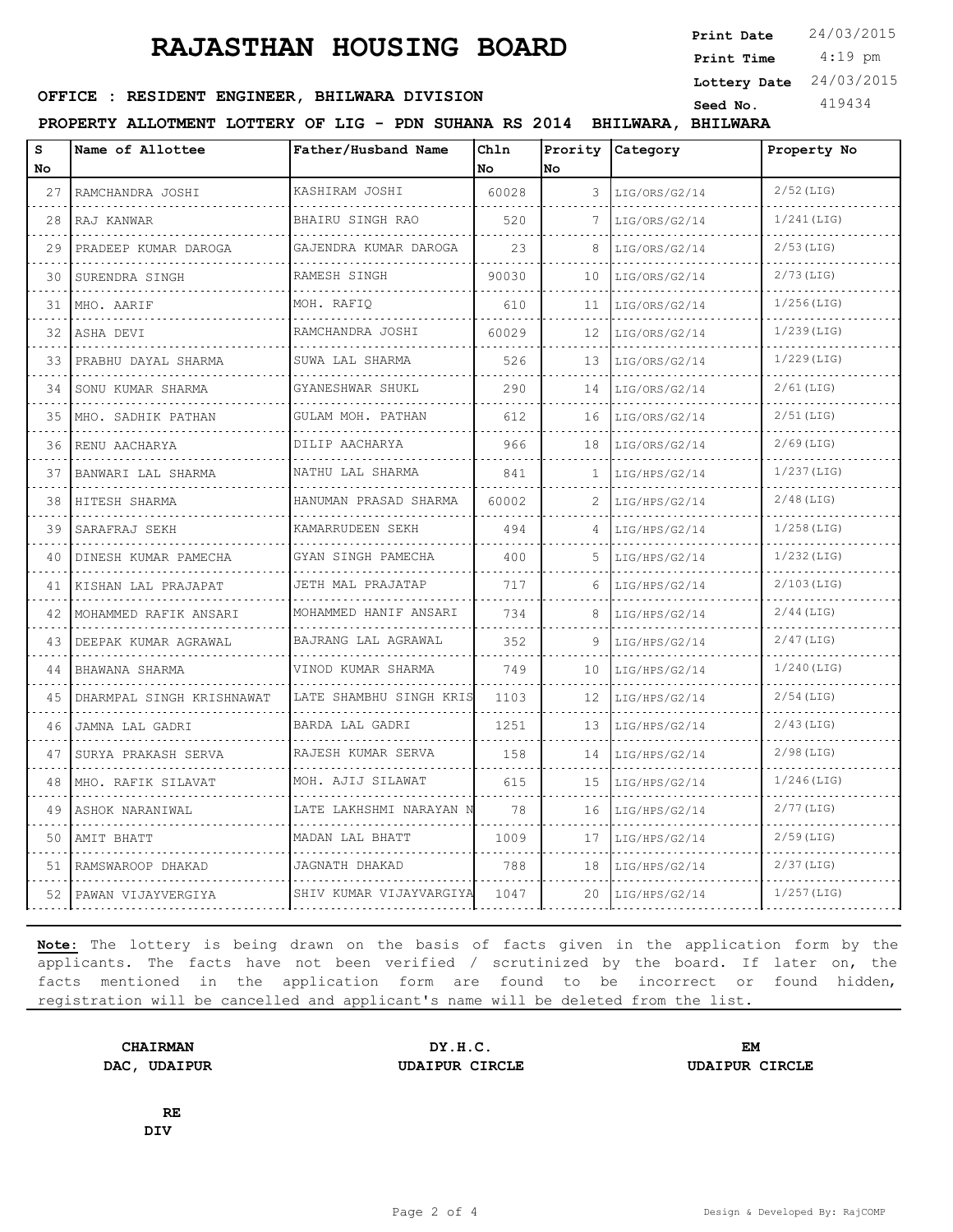4:19 pm **Print Date**  $24/03/2015$ **Print Time Lottery Date** 24/03/2015

### **OFFICE : RESIDENT ENGINEER, BHILWARA DIVISION** Seed No. 419434

**PROPERTY ALLOTMENT LOTTERY OF LIG - PDN SUHANA RS 2014 BHILWARA, BHILWARA**

| S<br>No. | Name of Allottee     | Father/Husband Name        | Chln<br>No. | <b>No</b>    | Prority Category   | Property No   |
|----------|----------------------|----------------------------|-------------|--------------|--------------------|---------------|
| 53       | DEV KISHAN PAREEK    | KALU LAL PAREEK<br>.       | 948         | 21           | LIG/HPS/G2/14<br>. | $2/113$ (LIG) |
| 54       | SEEMA TOLAMBIYA      | HARISHANKAR TOLAMBIYA<br>. | 150         | 22           | LIG/HPS/G2/14      | $2/82$ (LIG)  |
| 55       | PRAKASH NAHAR        | SAJJAN SINGH NAHAR         | 98          | 23           | LIG/HPS/G2/14      | $1/255$ (LIG) |
| 56       | RAJJAK MHO.          | <b>BASHIR KHA</b>          | 1125        | 24           | LIG/HPS/G2/14<br>. | $2/89$ (LIG)  |
| 57       | GORAV JATAV          | KAILASH CHANDRA JATAV<br>. | 649         | $\mathbf{1}$ | LIG/ORS/G4/14      | $2/42$ (LIG)  |
| 58       | AJAY KUMAR GUSHAR    | SATYANARAYAN HARIJAN       | 956         | 3            | LIG/ORS/G4/14      | $2/40$ (LIG)  |
| 59       | GOPAL LAL MARU       | PRATAP LAL MAARU           | 1160        | .5           | LIG/ORS/G4/14      | $2/81$ (LIG)  |
| 60       | PRADEEP JATAV        | KAILASH CHANDRA JATAV<br>. | 650         | 6            | LIG/ORS/G4/14      | $2/55$ (LIG)  |
| 61       | DHARMENDRA NAYAK     | LATE MOHAN LAL             | 439         | 1.           | LIG/HPS/G4/14      | $2/39$ (LIG)  |
| 62       | KANTA NAYAK<br>.     | MAHAVEER PRASAD NAYAK<br>. | 620         | 2            | LIG/HPS/G4/14      | $2/104$ (LIG) |
| 63       | PINKEY KHATIK        | BHAIRU LAL KHATIK<br>.     | 1041        | 4            | LIG/HPS/G4/14      | $2/97$ (LIG)  |
| 64       | SANJAY KUMAR KHATIK  | BHAGCHAND KHATIK           | 1080        | .5           | LIG/HPS/G4/14      | $2/115$ (LIG) |
| 65       | URMILA DEVI DHOBI    | RAJKUMAR DHOBI<br>.        | 264         | 6            | LIG/HPS/G4/14      | $2/75$ (LIG)  |
| 66       | PINKI DEVI<br>.      | DHARMVEER BAIRWA<br>.      | 838         | 7            | LIG/HPS/G4/14<br>. | $2/84$ (LIG)  |
| 67       | CHATURBHUJ VISHNOI   | BHANWAR LAL                | 1012        | 8            | LIG/HPS/G4/14      | $2/60$ (LIG)  |
| 68       | RAMESH CHANDRA KOLI  | MEVA LAL KOLI<br>.         | 483         | 9            | LIG/HPS/G4/14      | $1/254$ (LIG) |
| 69       | KAMLA SHANKAR REGAR  | SOHAN LAL REGAR            | 1332        | 11           | LIG/HPS/G4/14      | $2/76$ (LIG)  |
| 70       | NENA RAM BALAI       | DAYARAM BALAI              | 972         | 12           | LIG/HPS/G4/14      | $2/63$ (LIG)  |
| 71       | SURESH KUMAR REGAR   | GANESH LAL REGAR           | 1136        | 13           | LIG/HPS/G4/14      | $2/117$ (LIG) |
| 72       | VISHNU KUMAR NAYAK   | KAILASH CHANDRA NAYAK<br>. | 420         | 14           | LIG/HPS/G4/14      | $2/101$ (LIG) |
| 73       | SELENDRA SINGH       | KAILASH SINGH              | 90031       | $\mathbf{1}$ | LIG/ORS/G5/14      | $2/56$ (LIG)  |
| 74       | KAMLA DEVI BHAND     | BANSHI LAL BHAND           | 1026        |              | LIG/HPS/G5/14      | $1/235$ (LIG) |
| 75       | BUDHI PRAKASH        | RAM RATAN                  | 344         | 5            | LIG/HPS/G5/14      | $2/62$ (LIG)  |
| 76       | CHITAR LAL           | BAJRANG LAL MEENA          | 845         | 7            | LIG/HPS/G5/14      | $2/120$ (LIG) |
| 77       | GIRRAJ PRAKASH MEENA | LOHADIYA RAM MEENA<br>.    | 837         | 8            | LIG/HPS/G5/14      | $2/70$ (LIG)  |
| 78       | PHOOL SINGH MEENA    | UDAI RAM MEENA             | 551         | 10           | LIG/HPS/G5/14      | $2/122$ (LIG) |

**Note:** The lottery is being drawn on the basis of facts given in the application form by the applicants. The facts have not been verified / scrutinized by the board. If later on, the facts mentioned in the application form are found to be incorrect or found hidden, registration will be cancelled and applicant's name will be deleted from the list.

**CHAIRMAN DY.H.C. EM DAC, UDAIPUR UDAIPUR CIRCLE UDAIPUR CIRCLE**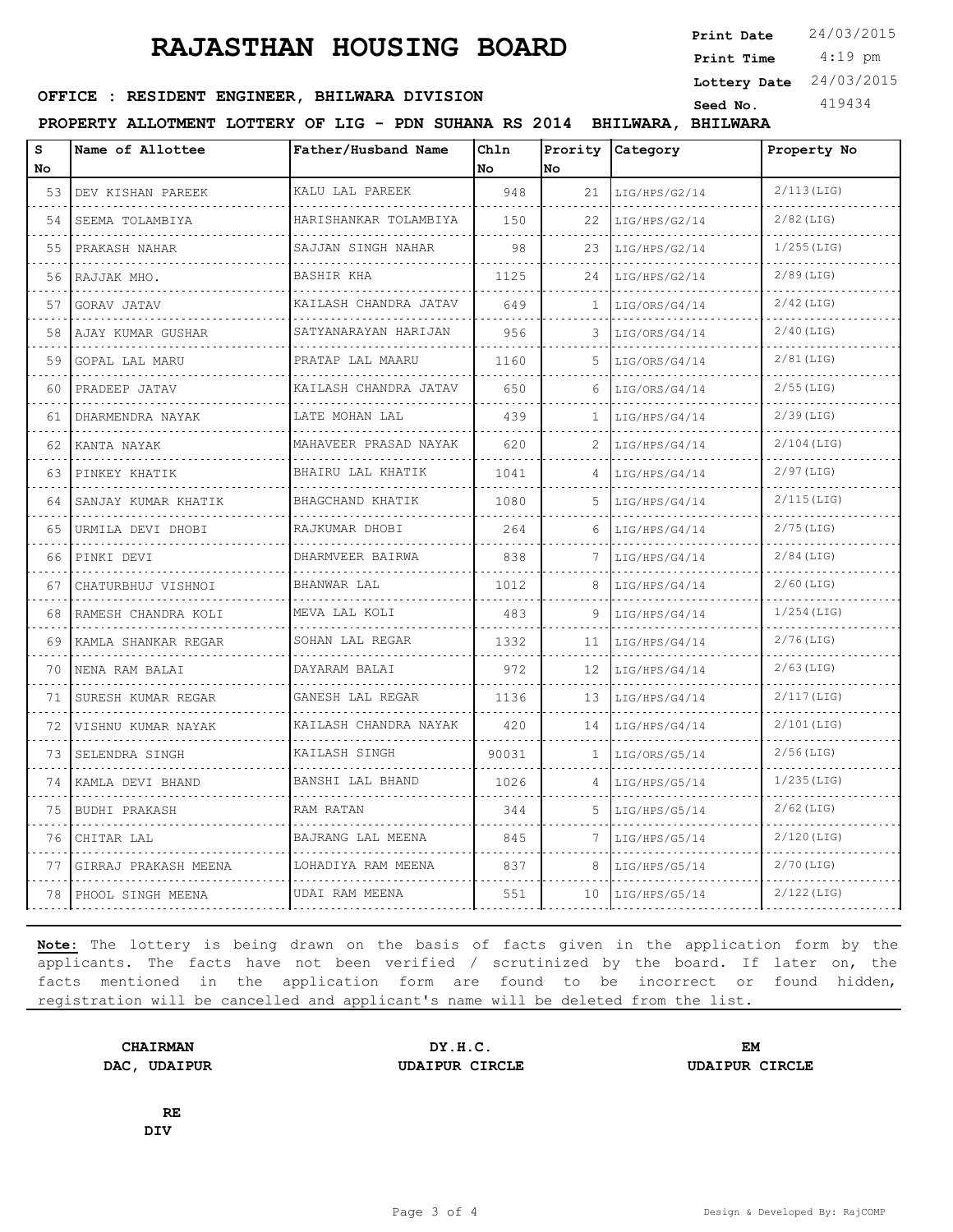4:19 pm **Print Date**  $24/03/2015$ **Print Time Lottery Date** 24/03/2015

### **SEED OFFICE : RESIDENT ENGINEER, BHILWARA DIVISION Seed No.** 419434

**PROPERTY ALLOTMENT LOTTERY OF LIG - PDN SUHANA RS 2014 BHILWARA, BHILWARA**

| l s  | Name of Allottee    | Father/Husband Name   | Chln | Prority | Category                     | Property No   |
|------|---------------------|-----------------------|------|---------|------------------------------|---------------|
| l No |                     |                       | l No | lNo.    |                              |               |
| 79   | KRAPA SHANKAR       | CHHETAR LAL           | 345  | 13      | LIG/HPS/G5/14                | $2/106$ (LIG) |
| 80   | PURAN SINGH CHOUHAN | SHAMBHU SINGH CHOUHAN | 437  |         | LIG/ORS/G8/14                | $1/260$ (LIG) |
| 81   | DURGA LAL AACHARYA  | SOHAN LAL AACHARYA    | 677  |         | LIG/HPS/G8/14                | $1/236$ (LIG) |
| 82   | DINESH KUMAR        | NAND LAL SEN          | 1042 |         | $3 \overline{LIG/HPS/G8/14}$ | $2/99$ (LIG)  |
| 83   | NORAT MAL LAKHARA   | KALYAN MAL LAKHARA    | 349  |         | LIG/HPS/G9/14                | $2/50$ (LIG)  |
| 84   | GAGAN DASHORA       | KRISHAN MOHAN DASHORA | 160  |         | LIG/HPS/G9/14                | $1/231$ (LIG) |

#### **List of remaining houses (38):**

1/238, 1/242, 1/243, 1/248, 1/249, 1/250, 1/259, 2/35, 2/36, 2/38, 2/41, 2/46, 2/57, 2/66, 2/67, 2/71, 2/72, 2/78, 2/79, 2/80, 2/83, 2/86, 2/87, 2/88, 2/94, 2/95, 2/100, 2/104(A), 2/105, 2/106(A), 2/107, 2/108, 2/109, 2/112, 2/116, 2/118, 2/119, 2/121, \*\* END \*\*

**Note:** The lottery is being drawn on the basis of facts given in the application form by the applicants. The facts have not been verified / scrutinized by the board. If later on, the facts mentioned in the application form are found to be incorrect or found hidden, registration will be cancelled and applicant's name will be deleted from the list.

**CHAIRMAN DY.H.C. EM DAC, UDAIPUR UDAIPUR CIRCLE UDAIPUR CIRCLE**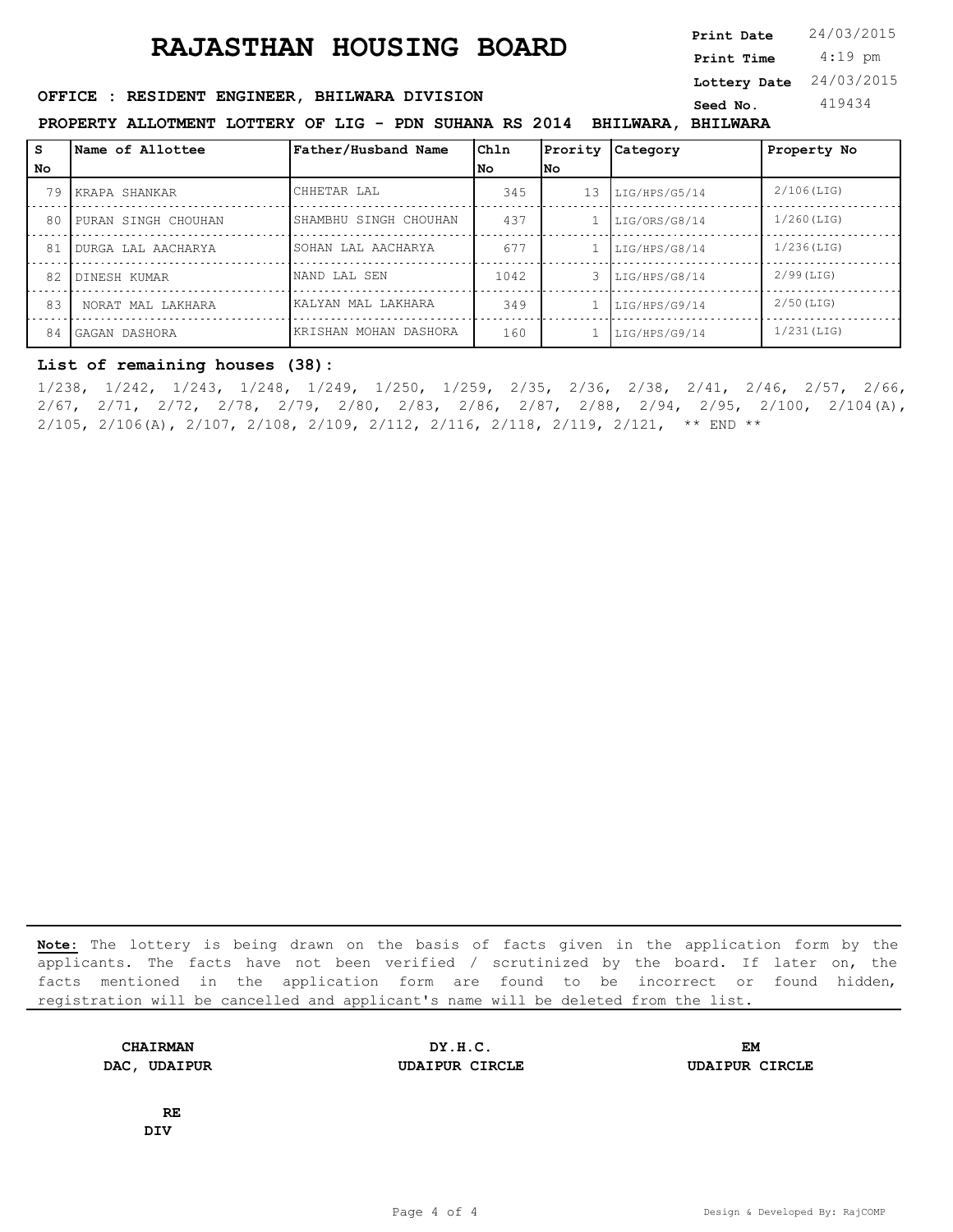**Print Date**  $24/03/2015$ 

 4:21 pm **Print Time**

#### **Lottery Date** 24/03/2015

## **SEED OFFICE : RESIDENT ENGINEER, BHILWARA DIVISION Seed No.** 236783

**PROPERTY ALLOTMENT LOTTERY OF MIG A DUPLEX - PATEL NAGAR EXT RS 2014, BHILWARA**

| S<br>No  | Name of Allottee          | Father/Husband Name    | Chln<br>No | Prority<br>No. | <b>Category</b> | Property No    |
|----------|---------------------------|------------------------|------------|----------------|-----------------|----------------|
| $1 \mid$ | Suraj Kumar Bohara        | Kamal Kumar Bohara     | 80006      | $\mathbf{1}$   | MIG A/HPS/G1/14 | $2/39$ (MIG-A) |
| 2        | Munna Lal Jain            | Murari Lal Jain        | 890        | 2              | MIG A/HPS/G1/14 | $3/27$ (MIG-A) |
|          | Rajni Sharma              | Triloki Nath Sharma    | 80012      |                | MIG A/HPS/G1/14 | $2/45$ (MIG-A) |
| 4        | Hari Om Vyas              | Kanheya Lal Vyas       | 512        | 4              | MIG A/HPS/G1/14 | $2/62$ (MIG-A) |
| 5        | Gulabchand Dhobi          | Ramnarayan Dhobi       | 730        | 5              | MIG A/HPS/G1/14 | $2/64$ (MIG-A) |
| 6        | Kuldeep Kaw               | Somnath Kaw<br>.       | 15         | 7              | MIG A/HPS/G1/14 | $2/38$ (MIG-A) |
| 7        | Bhiru Das                 | Kanudas Veragi         | 280        | 10             | MIG A/HPS/G1/14 | $3/22$ (MIG-A) |
| 8        | Laxmi Kant Sharma         | Bihari - Lal Sharma    | 284        | 12             | MIG A/HPS/G1/14 | $3/21$ (MIG-A) |
| 9        | Prabhu Lal Badar<br>.     | Dalchand               | 179        | 2              | MIG A/HPS/G1/14 | $3/16$ (MIG-A) |
| 10       | Jhamaku Kumari            | Shankar Lal Jat        | 180        | 4              | MIG A/HPS/G1/14 | $2/54$ (MIG-A) |
| 11       | Muralidhar Sharma         | Mangilal Sharma        | 1165       | 5              | MIG A/HPS/G1/14 | $3/8$ (MIG-A)  |
| 12       | Jayant Suwalka            | Madan Lal Suwalka      | 285        | $\mathbf{1}$   | MIG A/ORS/G2/14 | $2/52$ (MIG-A) |
| 13       | Sanju Devi Sarshavat      | Shanti Lal Saraswat    | 1243       | 3              | MIG A/ORS/G2/14 | $3/7$ (MIG-A)  |
| 14       | Sawpan Kumar              | Subodh Kumar           | 574        | $\mathbf{1}$   | MIG A/HPS/G2/14 | $2/34$ (MIG-A) |
| 15       | Brajmohan Gurjar          | Kajod Mal Gurjar       | 1140       | 2              | MIG A/HPS/G2/14 | $2/59$ (MIG-A) |
| 16       | Sahil Verma               | Subhash Chand Verma    | 569        |                | MIG A/HPS/G2/14 | $2/48$ (MIG-A) |
| 17       | Rajeshver Singh           | Maal Singh             | 898        | 4              | MIG A/HPS/G2/14 | $3/6$ (MIG-A)  |
| 18       | Yogesh Pareek             | Fhath Lal Pareek       | 332        | 5              | MIG A/HPS/G2/14 | $2/42$ (MIG-A) |
| 19       | Vardhman Doshi            | Devi Lal Doshi         | 365        | 7              | MIG A/HPS/G2/14 | $2/40$ (MIG-A) |
| 20       | Shreya Tank               | Prshant Tank           | 90002      | 9              | MIG A/HPS/G2/14 | $2/60$ (MIG-A) |
| 21       | Usha Varma                | Tara Chand Verma       | 601        | 10             | MIG A/HPS/G2/14 | $2/47$ (MIG-A) |
| 22       | Ashish Kumar Tripathi     | Shiv Prasad Tripati    | 797        | 11             | MIG A/HPS/G2/14 | $3/26$ (MIG-A) |
| 23       | Sohan Lal Jat             | Jawahar Mal Jat        | 170        | 12             | MIG A/HPS/G2/14 | $2/43$ (MIG-A) |
|          | 24 Nand Kishor Chaoudhary | Babu Lal Choudhary     | 80005      | 13             | MIG A/HPS/G2/14 | $2/58$ (MIG-A) |
| 25       | Manoj Parkh               | Mahaveer Chand Parakh  | 1109       | 14             | MIG A/HPS/G2/14 | $2/49$ (MIG-A) |
|          | 26  Manish Kumar          | Goverdhan Lal Meratwal | 1150       | 15             | MIG A/HPS/G2/14 | $2/50$ (MIG-A) |
|          |                           |                        |            |                |                 |                |

**Note:** The lottery is being drawn on the basis of facts given in the application form by the applicants. The facts have not been verified / scrutinized by the board. If later on, the facts mentioned in the application form are found to be incorrect or found hidden, registration will be cancelled and applicant's name will be deleted from the list.

**CHAIRMAN DY.H.C. EM DAC, UDAIPUR UDAIPUR CIRCLE UDAIPUR CIRCLE**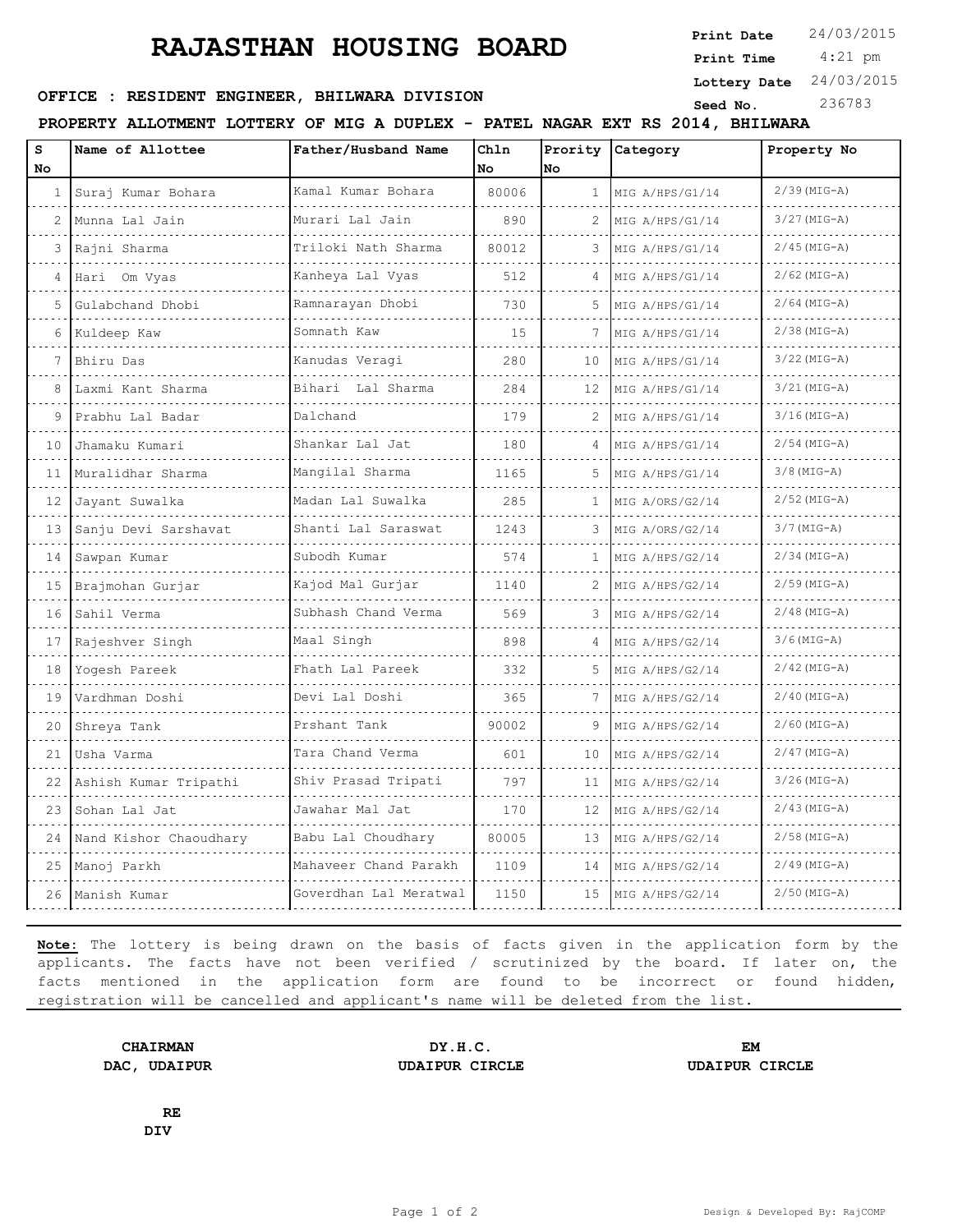**Print Date**  $24/03/2015$ 

 4:21 pm **Print Time**

#### **Lottery Date** 24/03/2015

### **SEED OFFICE : RESIDENT ENGINEER, BHILWARA DIVISION Seed No.** 236783

**PROPERTY ALLOTMENT LOTTERY OF MIG A DUPLEX - PATEL NAGAR EXT RS 2014, BHILWARA**

S **Name of Allottee Chln Name of Allottee Father/Husband Name Prority Category Property No No No No** 27 Komal Prakash Parashar Madan Lal Parashar 904 18 MIG A/HPS/G2/14 3/20(MIG-A)  $\label{eq:2.1} \begin{array}{cccccccccc} \bullet & \bullet & \bullet & \bullet & \bullet \end{array}$ . . . . . . . . . 28 Santosh Kumar bhardwaj Krishna Kumar Bhardwaj 44 19 MIG A/HPS/G2/14 3/28(MIG-A)  $\alpha$  is a second 29 Chandr Prakash Tahalyani Paras Ram 38 20 MIG A/HPS/G2/14 3/12(MIG-A) 30 Mukesh kumar Bafna Bal Chand Bafna 1149 21 MIG A/HPS/G2/14 2/46(MIG-A)  $\sim$   $\sim$   $\sim$ . . . . . . . . . . . . . . . . . . . 31 Deepali Somani Kapil Sharma 1948 24 MIG A/HPS/G2/14 2/41(MIG-A)  $\sim$   $\sim$   $\sim$ . . . . . . . . . . . . . . . . . . . . . . . . . . . . . . . . . . . . . . . . . . . . . . . . . . . 32 Balu Ram Jat Magni Ram Jat 175 25 MIG A/HPS/G2/14 2/65(MIG-A) <u>. . . . . . . . .</u> . . . . . . . . . . . . . . . . . . . . . . . . . . . . .  $\sim$  . . 33 Hariram Luhar Shankar Lal Luhar 964 26 MIG A/HPS/G2/14 3/18(MIG-A) a a a  $\omega$  is a set of  $\omega$ . . . . 34 Madan Nagda Har Lal Nagda 516 27 MIG A/HPS/G2/14 2/55(MIG-A) 35 Manju Devi Dhakar Santosh Kumar Dhakad 80007 28 MIG A/HPS/G2/14 2/35(MIG-A) 36 Yogesh Kumar Mahatma Lalit Kumar Mahtyma 242 29 MIG A/HPS/G2/14 3/14(MIG-A) 37 Puran Mal Regar Bhura Ram Regar 897 1 MIG A/HPS/G4/14 2/33(MIG-A) . . . . . . . . . 38 Rajendra Kumar Ladu Ram 80010 2 MIG A/HPS/G4/14 3/17(MIG-A)  $-1$ . . . . . . . . . . . . . . . . . . . . . . . . . . . . . . . . 39 Hemant Kumar Kishan Lal Banshiwal 80011 3 MIG A/HPS/G4/14 2/53(MIG-A)  $\omega \sim \omega$ . . . . . . . . .  $\omega$  is  $\omega$  in  $\omega$ 40 Satish Chandar Ghandi Sukhwal Gandhi 1110 5 MIG A/HPS/G4/14 2/56(MIG-A)

#### **List of remaining houses (19):**

2/32, 2/36, 2/37, 2/44, 2/51, 2/57, 2/61, 2/63, 2/66, 2/67, 3/9, 3/10, 3/11, 3/13, 3/15, 3/19, 3/23, 3/24, 3/25, \*\* END \*\*

**Note:** The lottery is being drawn on the basis of facts given in the application form by the applicants. The facts have not been verified / scrutinized by the board. If later on, the facts mentioned in the application form are found to be incorrect or found hidden, registration will be cancelled and applicant's name will be deleted from the list.

**CHAIRMAN DY.H.C. EM DAC, UDAIPUR UDAIPUR CIRCLE UDAIPUR CIRCLE**